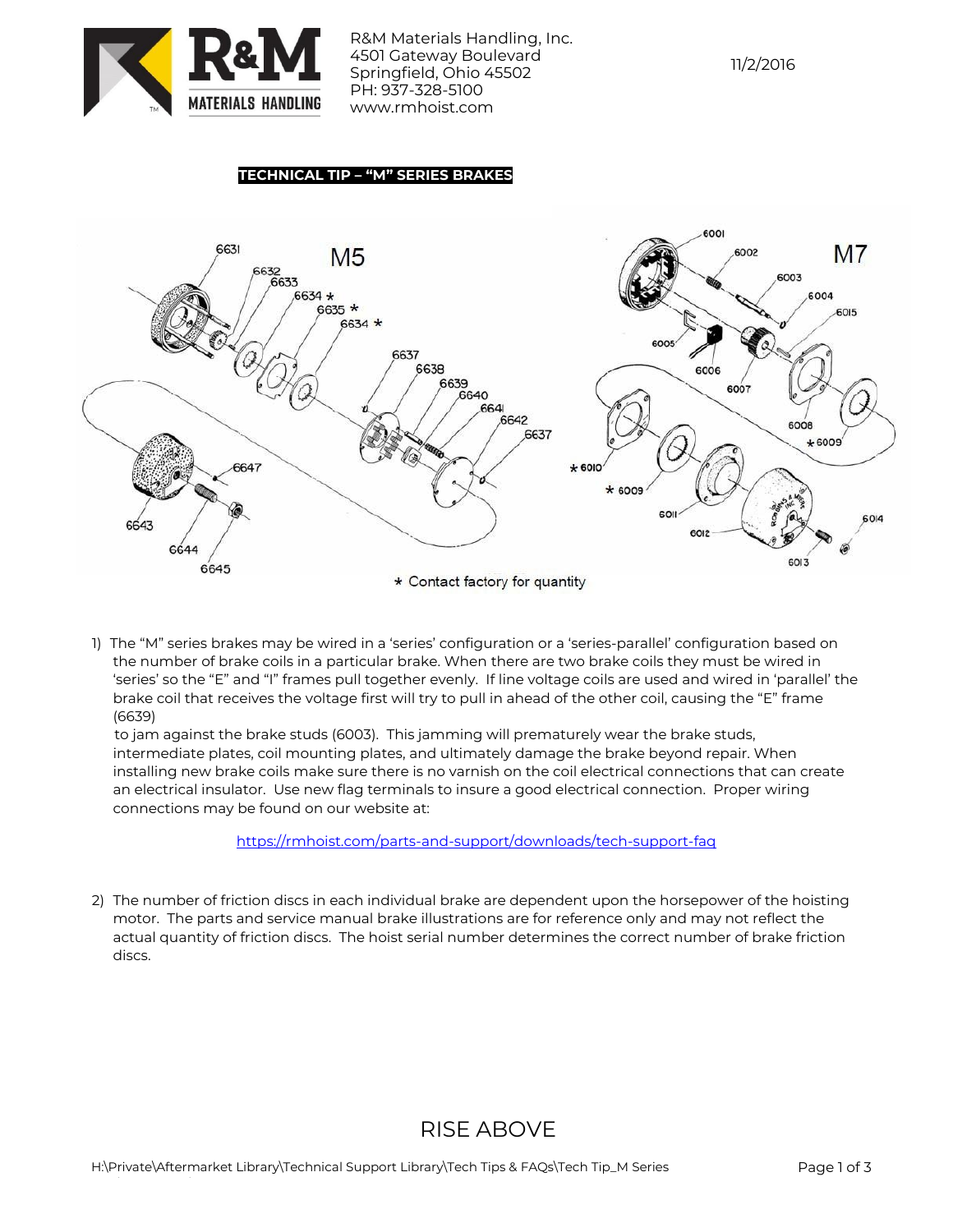

R&M Materials Handling, Inc. 4501 Gateway Boulevard Springfield, Ohio 45502 PH: 937-328-5100 www.rmhoist.com



#### **ADDING OR REDUCING THE NUMBER OF FRICTION DISCS CHANGES THE TORQUE OF THE BRAKE. THIS CAN RESULT IN DAMAGED GEAR CASE COMPONENTS OR A DROPPED LOAD. NEVER CHANGE THE NUMBER OF FRICTION DISCS FROM THE MANUFACTURER'S RECOMMENDATION.**

3) When taking apart the armature plate from the pole plate, first mark the plates so they can be reassembled exactly the same way that they came apart. Brakes develop a wear pattern during their lifetime and will develop peaks and valleys caused from brake dust getting in between the plates. Rotating the plates 90° or 180° from each

 other will change the wear pattern causing gaps between the 'E' and 'I' frames leading to the brakes making a buzzing noise or developing a chatter problem. We recommended to change both the armature and pole plates as a set to prevent these potential problems.

- 4) Never try to re-machine the 'E' or 'I' plates, weld a solenoid back in place, or even repair a damaged plate. Removing any material from the plates will reduce the magnetization capability of the brake and will not allow the brake to properly energize. Incorrect brake operation will result.
- 5) When installing the cover do not over tighten the cover bolts. Excessive pressure on the thin aluminum cover could cause the brake to bind.
- 6) Installing new brake studs (6003) in a brake head (6631) requires the jam nut to be locked into place using 'Lock-tite' thread lock (red 271 or blue 272). The jam nut must be properly torqued to 40 ft/lb and then the nut to be 'pinged' at the connection to the brake stud. This procedure is to keep the brake studs from working loose.
- 7) The air gap is dependent on the number of friction discs:
	- $1 \text{ disc} = 0.030"$ 2 discs = 0.040" 3 discs = 0.050" 4 discs = 0.060"

Note: *For high jogging applications add 0.005" to the air gap. The brake air gap must be adjusted before it reaches 0.110". Brake coil failure will result if the air gap grows beyond this setting.*